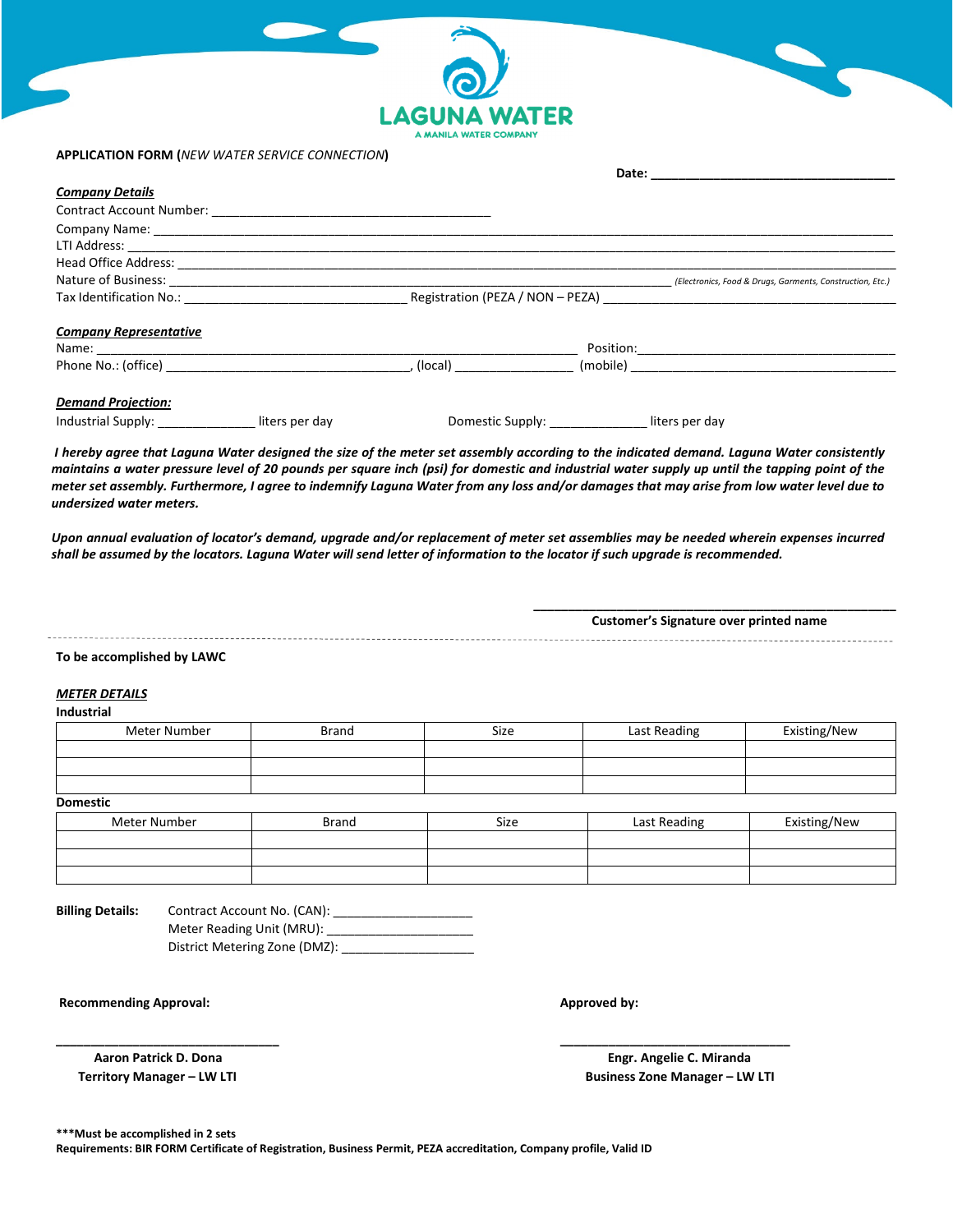# **WATER AND SEWER SERVICES CONTRACT**

In accordance with the Concession Agreement between the Province of Laguna and LAGUNA AAAWATER CORPORATION (hereinafter referred to as Laguna Water), this Water Service Contract is entered into by and between Laguna Water (as an agent of Laguna Province), represented by its Service Area Manager, and the Customer whose name and address are stated above. Both parties agree as follows:

- 1. Laguna Water shall provide water and sewer services in accordance with Laguna Water's rules and regulations now and as may be revised thereafter.
- 2. The Customer agrees to pay a connection fee for each connection, which will cover the cost of labor and materials supplied by Laguna Water for making the service connection to the main line, including metering charges.
- 3. Upon approval of this application, the customer shall make an initial deposit of **Php 15,000.00** without interest to guarantee the approximate of two (2) months consumption and service (amount is based on the applicant's average monthly consumption as detailed in the attached sheets); this deposit may be increased on the basis of actual consumption and service.
	- 3.1 In any other case, this deposit shall be used as contingency fund for the replacement of damaged main water meters beyond repair. The replacement of the main water meter shall only be done by Laguna Water.
- 4. Laguna Water has the sole right to determine the size of service connections and their location with respect to the boundaries of the premises to be served. The Customer shall not install any service pipes from the water mains up to his connection. Location of the water meter shall be at Laguna Water's sole discretion, preferably outside the property line but where it is protected from any damage, and to facilitate meter reading and inspection.
- 5. The Customer shall take custody of the water meter and shall be solely responsible for its safekeeping and condition, reporting any damage to it or its loss to Laguna Water within 24 hours. In case of loss or damage, the Customer shall be responsible for the cost of repair, recalibration or replacement of the water meter.
- 6. The water rates for both industrial and domestic (potable) shall be charged as per approval of the National Water Resources Board (NWRB). There shall also be charge for sewer service equivalent to 50% of the water bill exclusively for domestic consumption.
- 7. Laguna Water shall have the authority to make an adjustment for increase of the water rates as it may deem necessary, subject to the approval of NWRB.
- 8. The monthly bill for water and waste water services shall be paid at the Laguna Water LTI office or to its authorized representatives within an inextensible 10-day period from presentation of the bill.
- 9. Notices of disconnection for the supply of water and use of sewer lines shall be shall be proceeded as follows:

| 9.1 First Notice (Reminder to Pay) | 10 days |
|------------------------------------|---------|
| 9.2 Second Notice (In legal form)  | 10 days |
| 9.2 Third notice (Disconnection)   | 10 days |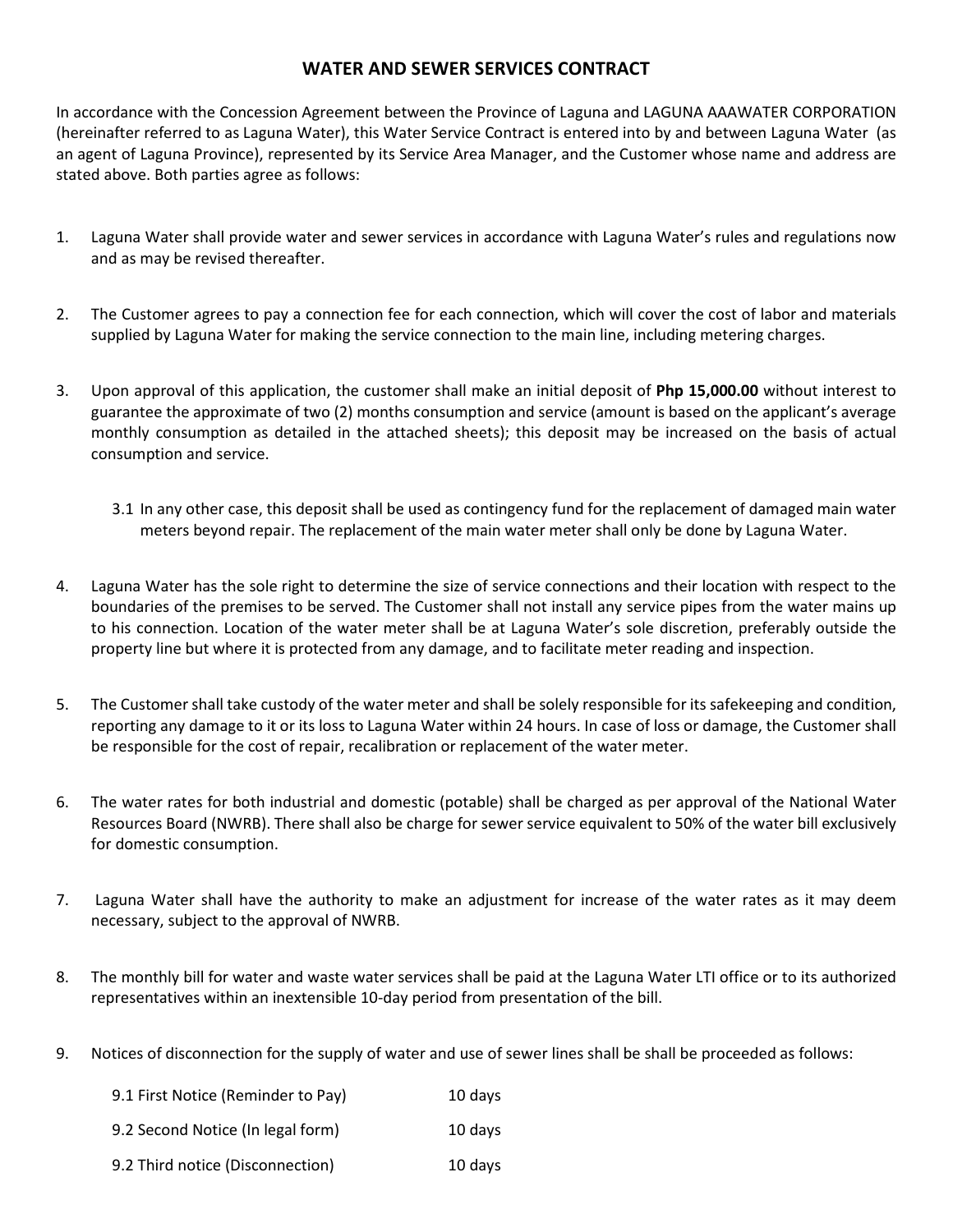- 10. In case of disconnection, water service shall not be resumed until Customer pays all outstanding accounts due, together with the reconnection fee. The Customer shall not re-connect to the main line or re-open sealed water meters without Laguna Water's permission. Re-opening of sealed water meters, reconnecting to Laguna Water's mainline or any act of water provisioning without the prior consent of Laguna Water shall be deemed an illegal connection and/or tampering of Laguna Water's facilities, which shall be subject to fine, penalties, and/or legal action. The provisions of Republic Act No. 8041, otherwise known as the Water Crisis Act, shall supplement this provision.
- 11. The Customer shall allow authorized personnel of Laguna Water to enter his premises at any time during the day for the purpose of meter reading, delivery of water bills and correspondence, routine inspection, and other related activities.
- 12. The Customer shall immediately notify Laguna Water accordingly if, as the owner/s sell or otherwise transfer the ownership of the property or lease the same to a third party. In case of sale or transfer of ownership, the customer shall continue to be answerable for the bills jointly or severally with the user if the customer fails to give Laguna Water the required notice. In case of lease, the customer shall in every case continue to be jointly and severally liable with the tenant for the payment of bills. Any provision in any contract between the customer and any third party contrary to the above provision will not bind Laguna Water in any manner whatsoever.
- 13. Any violation by the Customer of the terms of this Contract as well as other applicable rules, regulations, and statutes shall be sufficient ground for its termination by Laguna Water and immediate disconnection of water service.
- 14. All rights and remedies conferred upon or reserved for Laguna Water shall be deemed cumulative and not alternative. Laguna Water shall be entitled to all other rights and remedies under the law.
- 15. In case of any court action arising from or in relation to this contract, the venue shall be in the proper court in Biñan, Laguna and the customer agrees to pay attorney's fees, costs of litigation and all expenses as a result of his failure to pay any and all amounts due and payable.

Conformed:

Noted By:

\_\_\_\_\_\_\_\_\_\_\_\_\_\_\_\_\_\_\_\_\_\_\_\_\_\_\_\_\_\_\_\_\_\_\_\_\_\_\_ Name and Signature of Applicant/s, Date

 Name and Signature, Date Laguna Water Representative

 $\overline{\phantom{a}}$  ,  $\overline{\phantom{a}}$  ,  $\overline{\phantom{a}}$  ,  $\overline{\phantom{a}}$  ,  $\overline{\phantom{a}}$  ,  $\overline{\phantom{a}}$  ,  $\overline{\phantom{a}}$  ,  $\overline{\phantom{a}}$  ,  $\overline{\phantom{a}}$  ,  $\overline{\phantom{a}}$  ,  $\overline{\phantom{a}}$  ,  $\overline{\phantom{a}}$  ,  $\overline{\phantom{a}}$  ,  $\overline{\phantom{a}}$  ,  $\overline{\phantom{a}}$  ,  $\overline{\phantom{a}}$